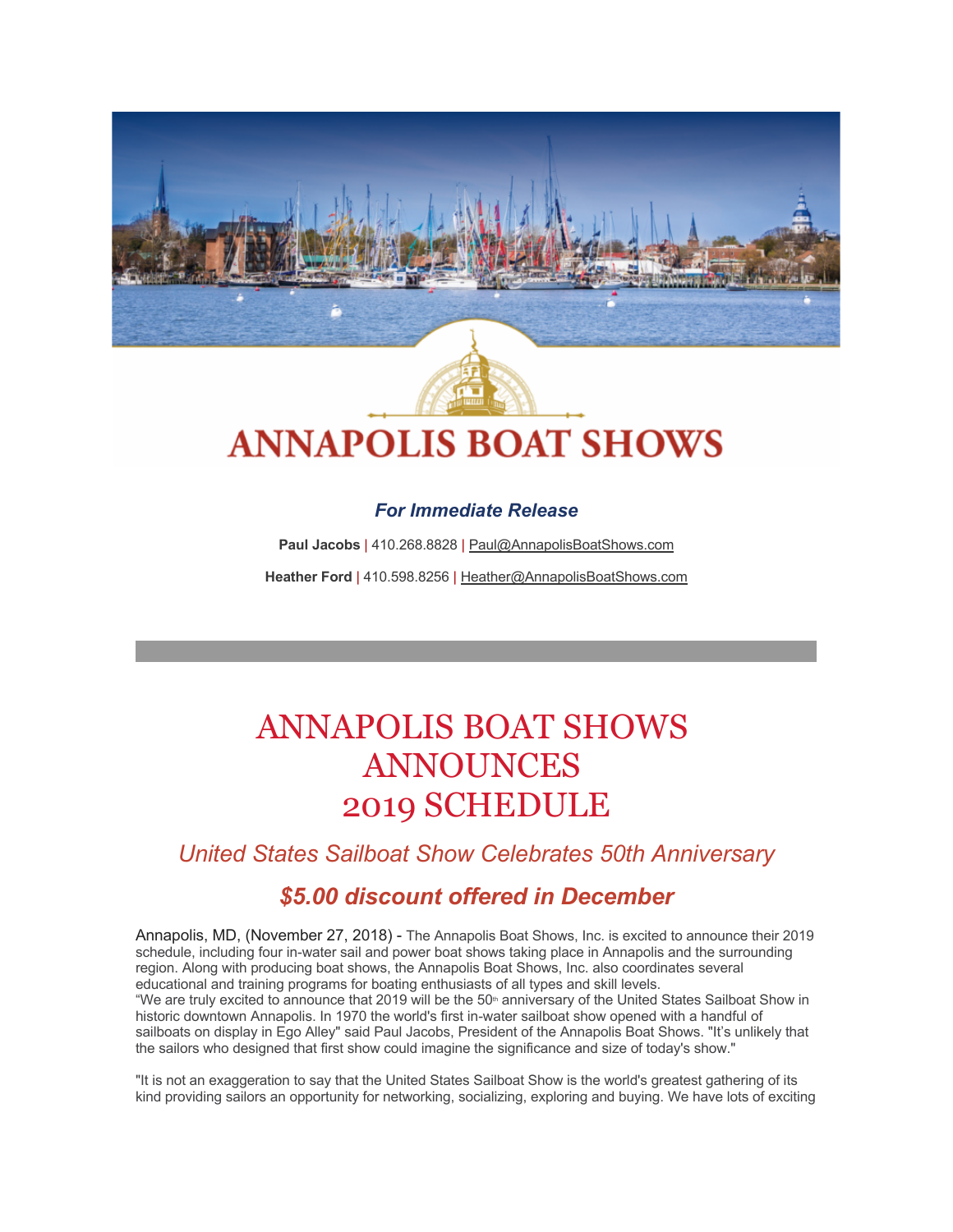things planned for the 50th anniversary and encourage visitors to plan their visit early," said Jacobs. Below are the dates and descriptions of the upcoming shows and educational programs.

#### **2019 Spring Boat Shows**

**The Bay Bridge Boat Show** will take place April 12<sup>th</sup> through the 14<sup>th</sup> of 2019 featuring more than 400 powerboats up to 75 feet in length. This show is made up of an impressive collection of fishing boats, center consoles, trawlers, express cruisers, pontoon boats, luxury cruisers, jet boats, ski boats and bowriders. A wide array of on-land exhibitors will have boating gear and equipment of all kinds on display, and for a more personalized experience, a VIP Red Carpet Lounge will also be available. If you are new to boating, be sure to check out the on-water training classes provided by the BoatUS Foundation. This annual springtime event is held in Stevensville, MD at the Bay Bridge Marina and is one of the largest spring boat shows north of Florida. The Bay Bridge Boat Show always marks the beginning of the boating season on the Chesapeake Bay!

**The Annapolis Spring Sailboat Show** takes place in beautiful downtown Annapolis April 26<sup>th</sup> through the 28<sup>th</sup> of 2019. This show features new and brokered sailboats of all types and sizes and is great for the seasoned veteran and the novice sailor alike. Be sure to take advantage of the VIP Red Carpet Lounge for a more personalized show experience, and if you are looking to learn more in-depth about cruising or sailing, Cruisers University or First Sail Workshops are great programs that will be available. The Annapolis Spring Sailboat Show is always guaranteed to be a fun outing for the entire family and is a great way to kick-off your sailing season.

#### **2019 October Boat Shows**

The 48th annual **United States Powerboat Show** opens October 3-6, 2019 with more than 500 boats on display in historic downtown Annapolis. The show also features a wide array of on-land displays with boating equipment and gear of all kinds. A VIP Red Carpet Lounge area will be back by popular demand along with the comprehensive educational program Cruisers University. Other offerings include Brokerage Cove and a Demo Dock where dealers and manufacturers conduct demonstrations of new model powerboats, outboard engines, and stabilizing systems. This show provides the boat buying public an opportunity to see virtually every style of boat available up close and in person.

Dubbed the 'greatest sailboat show' by consumers and exhibitors alike, the **United States Sailboat Show** is the granddaddy of all sailboat shows and will celebrate its 50th anniversary this year. The show represents the largest in-water all-sailboat show in the industry, and the only one of its kind in America. An extensive display of monohull and multihull sailboats of all makes and sizes will be showcased, along with the latest in boating gear, accessories, and equipment. Whether it's a trip through Vacation Basin, relaxing at the VIP Red Carpet Lounge, attending Cruisers University, Take the Wheel, or a First Sail Workshop, this show provides something for everyone. The 50th United States Sailboat Show will be in Annapolis on Columbus Day weekend, October 10-14, 2019 and is poised to be the biggest and grandest show to date.

#### **2019 Cruisers University**

**Cruisers University,** April 25-28 & October 7-10, 2019, offers the most comprehensive curriculum on cruising of its kind and is suitable for both sailors and powerboaters alike. With over 50 classes available, students can pick and choose courses that most interest them from a wide variety of topics. Cruisers University students who attended the program in 2018 said that "if you make the effort to come to the Annapolis Sailboat Show and miss Cruisers University, you have missed the most useful and potentially life-saving part of the show. The value cannot be overstated." "The knowledge of the presenters was outstanding and the information gathered from attending Cruisers University was incredibly valuable!"

#### **2019 First Sail Workshops**

**First Sail Workshops** are scheduled for April 26-28 and again October 10-14 2019. Participants learn the basics of sailing in a 45-minute classroom session, immediately followed by 90 minutes on the water with American Sailing Association instructors on our featured Beneteau First 22's provided by SailTime or Catalina 22 Sport's provided by the Freedom Boat Club. Admission to the sailboat show is included.

#### **2019 TICKETS**